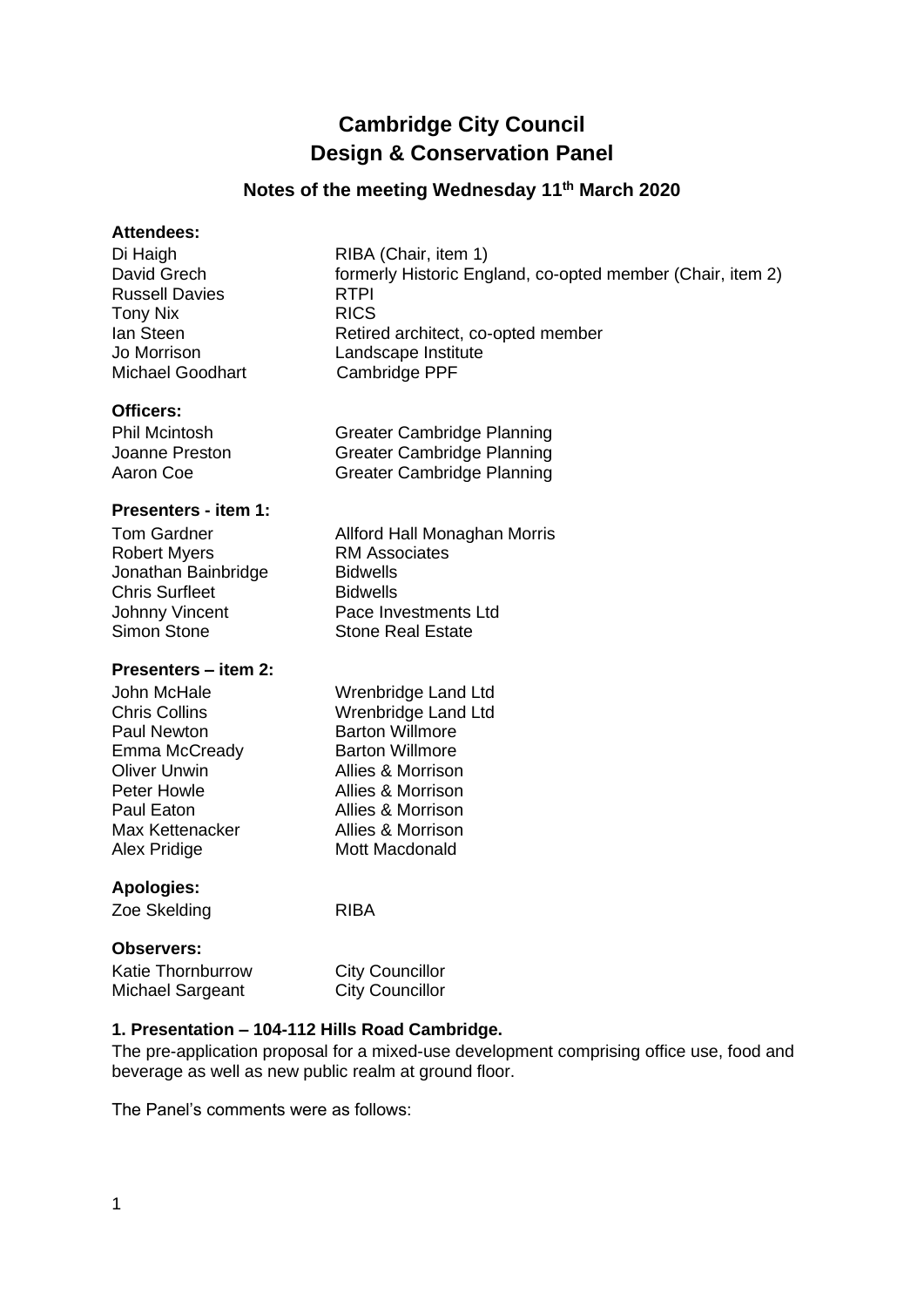# • **Context - relative to the NPPF and the Cambridge Local Plan**

The development is designated as an opportunity area for mixed development in the Cambridge Local Plan. In the NPPF, para. 193 states that there should be no impact on the significance of listed heritage assets. The adjacent Botanic Gardens are Listed Grade ll\*. Thus the impact of buildings of this scale on the visual environment of the Botanic Gardens is a material consideration.

# • **Clarity of information at Review**

The scheme drawings lacked straightforward sections that clearly describe the heights of the buildings or the width and height of the passages between the building blocks. There was also little information on the size of the proposed development relative to adjacent buildings, such as the terraces on the other side of Hills Road.

It took the Panel some time to establish in the review that Botanic House has 6 stories of office accommodation of 3.75m height  $+$  ground floor  $+$  plant space on the roof. The proposed Block B is 7 stories of accommodation each 4m f/f height +ground floor + Plant room on roof = 9 stories in total. The proposed Block C has 5 stories of accommodation each 4m f/f height + ground floor + plant room on roof = 7 stories in total. Both of the new blocks would be taller than Botanic House. In addition the extensive basement car parking with 250 spaces was not shown.

# • **Scale and massing**

The combined site area now under single ownership is considerable. That factor, combined with the existing scale of Botanic House, understandably has tempted maximisation of the built floor space and height. However, despite the emphasis in the presentation on the landscape area as a proportion of site area, the footplates are too large. There is insufficient space set aside to for a coherent and successful landscaping component to this proposal. The scheme is divided into two distinct blocks, but the resulting buildings are monolithic, their scale far greater than the immediate context except for Botanic House, the imposing form of which is slightly softened by its lens shape. The Panel advised that significant revisions should be made to reduce the scale of the blocks and increase the public realm between them, thus opening up views through the development.

# • **Urban context**

The Panel were interested in the 'nodes of density' identified at points along Hill's Road. They agreed that Botanic House currently serves as a pivot point on the street for those heading to the station. However, the current scheme does not acknowledge the impact these proposals would have at this 'node' and the knock-on requirement to reshape it to accommodate the number of people accessing it from the station. Adding the footfall of 3,000 extra employees with 1,500 bicycle parking racks would substantially increase pedestrian and cycle traffic. The extensive basement car parking is all entered from a single point on Hills Road. The consequent impact on the crucial Hills Road / Station Road junction would be considerable.

The Panel believes that a scheme of this scale, in such a prominent location, needs convincing modelling of its impact on the wider urban context, as well as on the immediate surrounding city. The current plans fall far short of what is required to establish this.

# • **Impact on the historic environment**

The proposal has significant implications for the historic environment, both in the immediate vicinity of the site and also in longer views of the city. The greatest impact will be to the adjoining Botanic Garden, which is a Registered Park and Garden listed at Grade II\*, and also on the Conservation Area.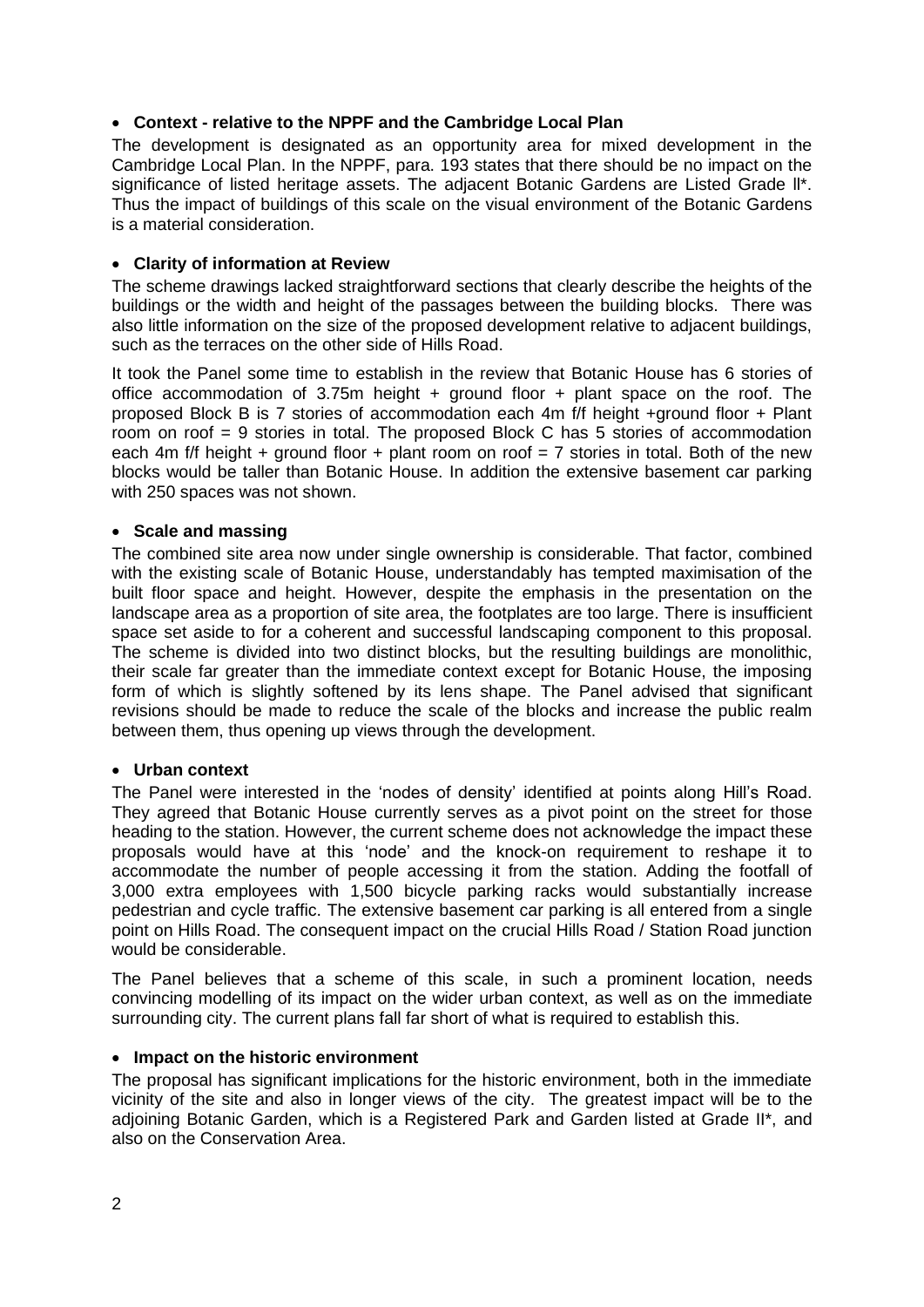As NPPF 193 states regarding heritage assets, "great weight should be given to the asset's conservation… This is irrespective of whether any potential harm amounts to substantial harm, total loss or less than substantial harm to its significance." The Panel feels that the consideration currently given to this is far from adequate.

Whilst the buildings would not be visible from much of the west section of the Botanic Garden, there would be significant overlooking for buildings of this height for the east section, including the Winter Garden. The views presented, which included only full, verdant summertime tree canopies, give no indication of the scheme's impact on these views in winter. At all seasons, the Panel felt that a scheme of this height will have significant impact on the Garden's feeling of *rus in urbe*, which is key to visitor enjoyment and integral to the Garden's significance.

With respect to the conservation area, Section 72 of the Planning (Listed Buildings and Conservation Areas) Act 1990 requires the Planning Authority, in exercising their planning functions, to give special regard to 'the desirability of preserving or enhancing the character or appearance of that area'. Very little attention seemed to have been given to identify the key contributors to the conservation area's character, or the impact of the height of the scheme on the existing terraces on the other side of Hills Road. The scale of the new buildings will be much greater than the current scale of Francis House at four stories and threatens to overwhelm the adjacent streetscape.

# • **The Flying Pig**

The Panel welcomes the proposals to keep the existing Flying Pig pub, both in terms of the retention of the existing building and saving this community use. However, the design fails to convincingly integrate the building with the new-build elements, so that it appears out of scale and entirely coincidental to the tall new office blocks that would surround it.

Some revision to the treatment of blocks B and C, to reduce both their scale and massing, would mean that the pub would not stand out quite so starkly. Further changes to the scheme layout, perhaps by realigning the space between blocks to focus more on the pub, could also help with this.

Furthermore, the building's historic character needs to be reflected in the definition of the adjacent outdoor spaces and treatment of the street frontage. It appears uncomfortably out of place surrounded by low level office planters. The definition of the whole frontage to that side of Hills Road should be rethought so that it forms an integral part of the continuing urban context, including the boundary railings to the Botanic Garden and the streetscape of the Almshouses

# • **Landscape proposals**

For all its promised interactive public realm, the scheme seems to lack realistic consideration of how it will actually be experienced. The intention is to activate the ground floor frontages, and to interweave planting between internal and external spaces. There are, however, areas where this is lacking, most notably in the narrow corridor between blocks B and C, where all frontages are for utilities, bin stores and substations, and natural light will be lacking.

The CGI images give a misleading impression of what will actually be achieved. At the moment, as proposed, the combination of shading around the buildings and limited soil depth in the planting pits, will limit the growth potential and result in less than verdant trees of limited size. The planting will be completely reliant on artificial irrigation and vulnerable to any failures in this system.

The Panel questioned how pleasant the office environment would be to work in. Due to the size of the floorplates, the green spaces would not usually be visible to the average worker from their work station. The views from offices not facing the Botanic Garden, especially those facing across the tight linear gaps between the blocks, will be limited. Office views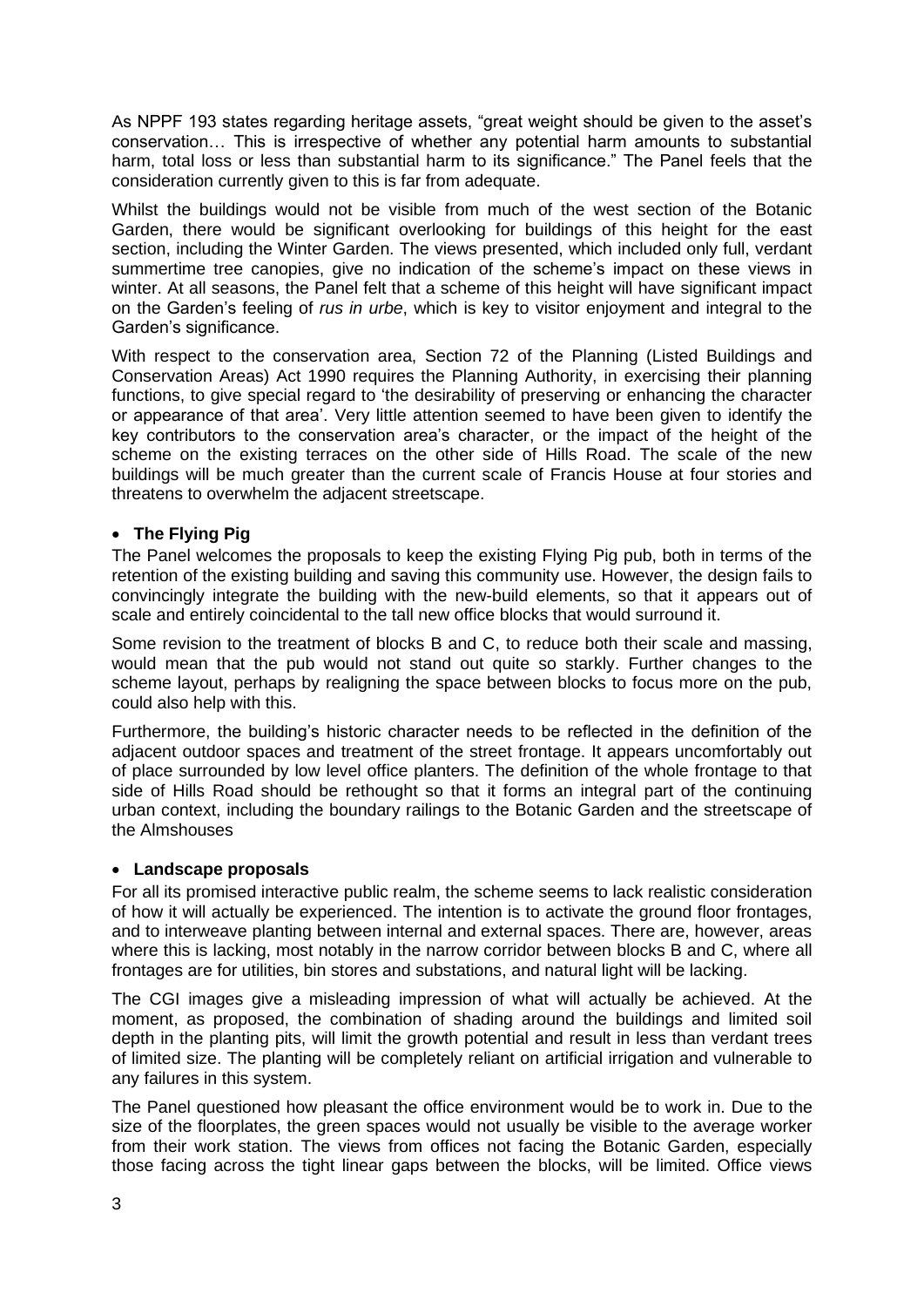onto terraced gardens change the atmosphere of the space and can create a much more pleasant working environment. These are concentrated at roof level.

# • **Sustainability**

The Panel supported the aspirations to achieve a high standard of sustainability, including carbon capture, but queried some of the specific proposals for achieving this. The Panel suggested that, for office blocks primarily in need of cooling, a system that captures excess heat for reuse would be useful. They suggested the use of ground source heat pumps, which would remove the need for the roof-mounted air source heat pumps, and which failed to match up to their aspirational title as "towers of wind and light".

#### • **Architectural design**

The opportunity to create such a prominent scheme at a key entrance point to Cambridge city centre should provoke an aspiration to produce the highest quality of architectural design. The Panel felt that the scheme falls far short of the level of design integrity that could be achieved. There seemed to be little guiding rationale to the scheme.

The form of the buildings focus on maximising the floor space on the site, rather than defining appropriate built form. The elevations present overbearing walls of undulating glass with a simplistic solar shading system. From a distance, the plant chimneys stand tall on the skyline. The internal partitions at ground floor level block views though to the Botanic Garden, both from inside and out.

#### • **Conclusion:**

This is a site of critical importance for Cambridge. The current proposals fall well short of the coherent and aspirational design that should be expected here. The scale of the scheme as currently proposed, both in terms of height and massing, is overbearing and this impacts on both the Botanic Garden and Hills Road. It creates a highly constrained public realm. This proposal needs a fundamental rethink of both the brief and the design before being considered for approval.

# **VERDICT – RED (unanimous)**

# **2. Presentation – Abbeygate House, East Road, Cambridge.**

Abbeygate House fronts onto East Road and is bounded to the rear by Crispin Place and Burleigh Place. The existing building is occupied by the British Heart Foundation (Use Class A1) with first and second floors in office use occupied by Anglia Ruskin University (ARU).

The site is identified as part of a wider redevelopment opportunity area in both the adopted Cambridge Local Plan (2018) and the Grafton Area Masterplan SPD (2018) for a mix of uses including retail and office floorspace. The brief is to deliver a high-quality design led scheme that is consistent with the planning policy aspirations and that reflects the changing context of the immediate local area

Di Haigh declared a conflict of interest as a former director at Allies and Morrison. She therefore stepped aside from chairing the review of this project, but, having retired in 2016, it was agreed that she need not withdraw from the discussion. She abstained from voting on the proposal. Jo Morrison also declared a conflict of interest due to Mott Macdonald's involvement with the project. As the only landscape specialist available to advise the panel all agreed that she should stay for the discussion, but she again abstained from voting.

The proposals are still work in progress and the comments of the panel reflect the current state of development. The Panel's comments were as follows: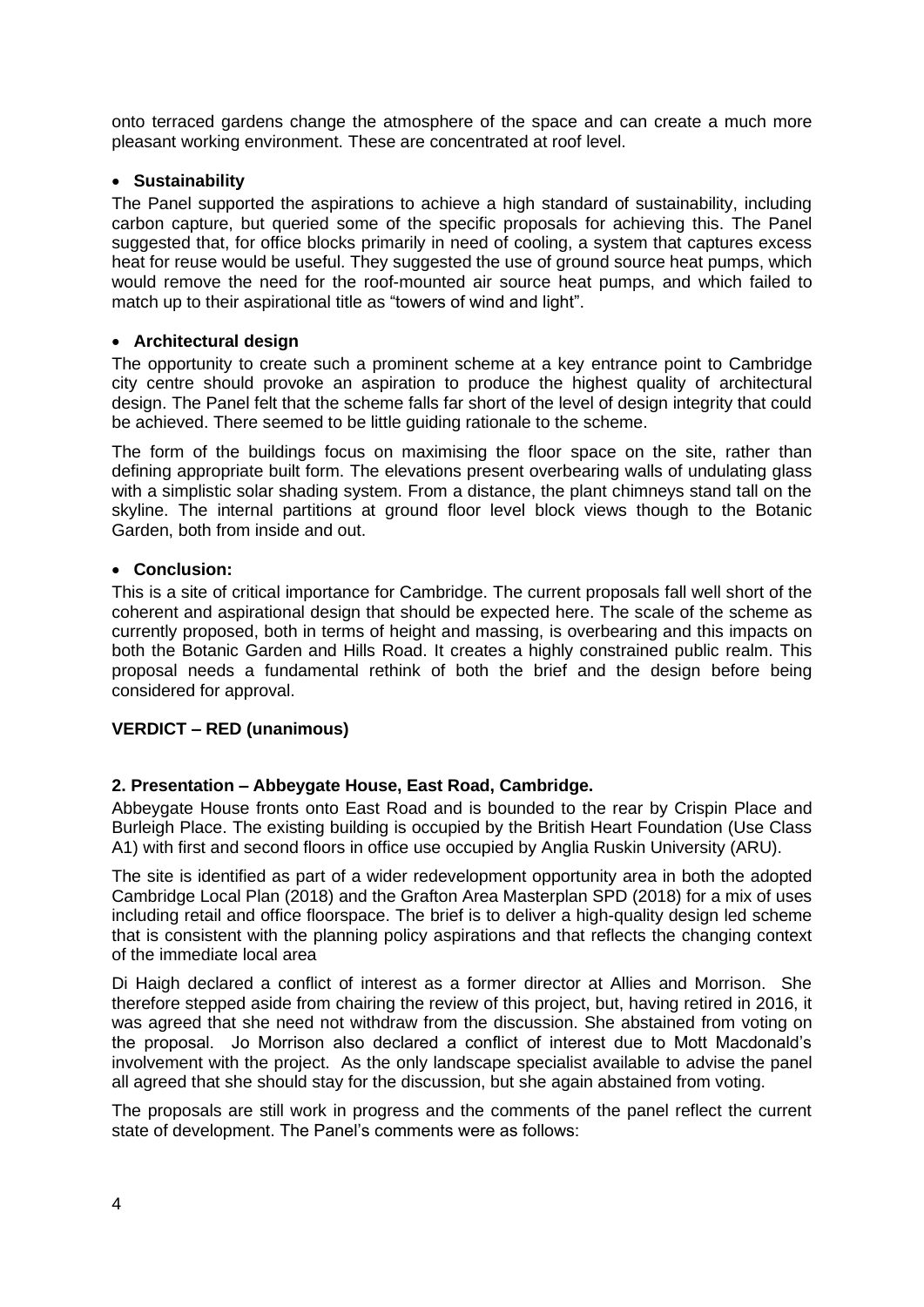### • **Scale, form and massing; responding to context**

The Panel broadly accepted the premise that building is divided into two parts, a 'harder' frontage that defines the edge of East Road, with a more sculptured element to the rear. In addition, the design acts as a transition between the traditional buildings on East Road to the south of the site and the new hotel that has recently been approved to the north, on the far side of a stretch of public realm that is to be upgrade to form an enhanced access to the Grafton Centre.

However, the Panel had some concerns over the way the new building turned the corner between East Road and Crispin Place. The principal entrance to the new offices is on this corner and would benefit from being given greater emphasis. Raising the level of the soffit to the arcade on this corner could deliver this. The rhythm of this arcade also appeared somewhat unresolved; generally on East Road the arcade corresponds to two bays of office windows, but the bay is then stretched at the corner, where it corresponds to three bays of office windows.

The storey height at the plant level (Level 5) was also felt to be too overpowering, and this is given added prominence on the corner of East Road and Crispin Place where the plant room steps forward to the building line. Further work was required to justify the height needed for the plant at Level 5. Furthermore, the current set-back to the plant room on the Crispin Place elevation appears somewhat ambiguous. If the intention of the set-back at the west end of this elevation is to give added emphasis to the corner with East Road, then that would be better achieved through the plant room being set back after two bays, i.e. in line with the arcade to the office entrance at ground floor level. However, the elevation might appear equally resolved if the plant room extended the full length of Crispin Place without a setback.

On East Road, where the building steps down in response to the scale of the existing traditional buildings, the appearance of the building also changes from a framed structure to a more solid, masonry structure with 'punched' openings. The rhythm of these 'punched' windows is somewhat uncomfortable, in that they are not centred on the shopfront arcade below, and a revised rhythm might deliver a more resolved appearance to the building.

It was a matter of regret that the building could not completely close the gap to No 168 East Road, due to a requirement to keep a clear access way to an existing sub-station. A pair of gates are proposed and these will need to be given careful consideration so that they have sufficient presence in the streetscape. It may be appropriate to consider these gates as an opportunity to work with an artist.

#### • **The 'sculptured element' to the rear**

A cross passage divides the building into two parts, and to the west of this passage is the more sculptured element. This is to be enclosed behind a screen of regularly spaced, vertical elements. At the time of the review the detailed design and material selection for this screen had not been determined. While the Panel supported the design intention, significant more work is needed to bring this to a successful resolution. The Panel questioned whether the regular spacing might be too imposing, and there was scope for a degree of flexibility in the spacing so as to provide a sense of movement across the elevation. The role of this screen in providing solar shading to the offices also requires more thought, and access to the bin store, material selection, colour and protection of the screen from vandalism at ground level all need to be addressed. In addition, keeping an active frontage at ground level will be important to successfully integrating the building into the locality.

The roof of this element incorporates a garden opening off the fourth floor of offices, but it is a matter of deep regret that the offices have no view out onto this roof garden. The central office core (lift, stair and toilets) obscures most of the garden, but even where there is a potential for views out, the wall is currently solid. The opportunity for both this garden and the third floor roof terrace to enhance the adjacent office environment needs to be explored and developed.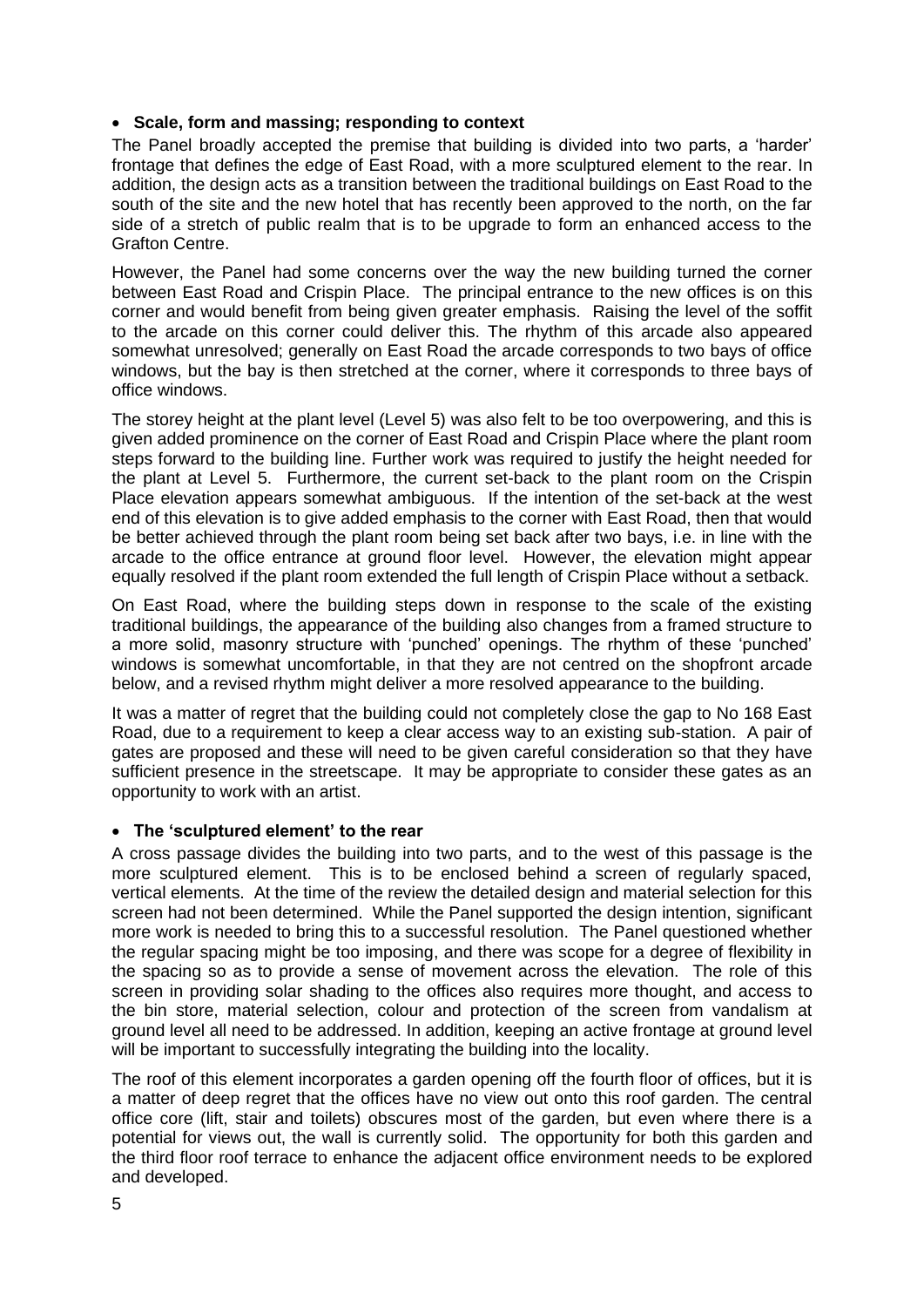# • **Sustainability – Responding to climate change**

The Panel was advised that the building is being designed to achieve a BREEAM excellent rating and this was agreed to be an appropriate starting point. The use of reflective lightshelves to the windows will help natural light to penetrate deeper into the core of the building, but these will need to be carefully detailed so as to avoid them becoming homes to pigeons. The Panel had further concerns that the requirement for solar shading had not be fully thought through in designing the elevations.

However the overall servicing of the building requires further consideration, including whether a more sustainable heating/cooling system might be incorporated. For a lot of the year the building will only require cooling, and the surplus energy might be captured and used for domestic heating hot water.

While the existing building is of no architectural or historic significance, it does incorporate a high level of embodied energy and consideration might be given to reusing the existing frame as part of the new structure, were that to be possible.

# • **Landscape**

It is understood that, under a separate proposal, East Road is to be remodelled and the carriageway reduced to one lane in each direction, thereby allowing the pavements to be widened and cycle lanes added. The Panel was keen to understand how this remodelling might also allow for the introduction of new landscaping to help 'green' this stretch of East Road, even if existing underground services might prevent the introduction of significant street trees in front of this development.

The retention of existing trees to Crispin Place was broadly welcomed.

# • **Other issues**

Future proofing – the building will represent a significant investment in embodied energy and, in the event that the demand for office accommodation declines over the life of the building, it will be important that the building can be readily adapted for different uses (eg residential).

Shop front and signage – there is a need to develop a long term policy for ensuring replacement shop frontages and signage is controlled and not allowed to conflict with the architectural intent that underlies the redevelopment proposals.

Visibility in long views across the city - while the site is not within a conservation area, it nevertheless has the potential to impact on the setting of important heritage assets that lie within the city centre, and the proposals will need to comply with the Council's Tall Buildings policy. This will include the preparation of verified views from agreed locations to fully understand its impact.

# • **Conclusion:**

**The Panel accepted that the presentation was for a project that was still work in progress and, overall, the feeling was that the design was going in the right direction. However significant further development is required and the panel would welcome the opportunity to review the design again, before it is submitted for planning permission.**

# **VERDICT – AMBER (5), abstentions (2)**

**3. Notes of the last meeting – Wednesday 15 th January 2020**  Notes agreed**.** 

# **4. Any Other Business**